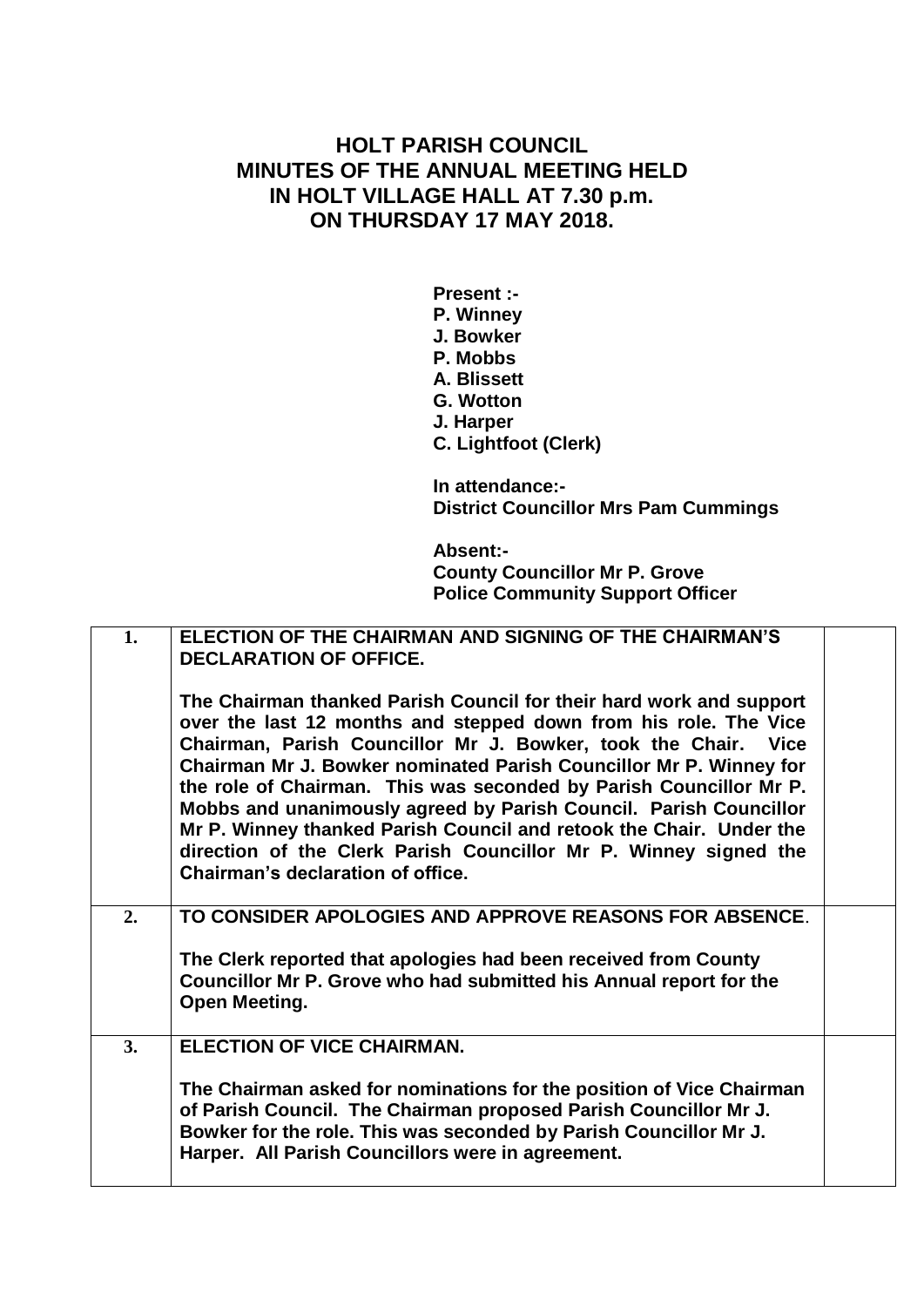| 5. | <b>DECLARATIONS OF INTEREST</b>                                         |           |
|----|-------------------------------------------------------------------------|-----------|
|    |                                                                         |           |
|    | <b>Register of Interests.</b><br>a)                                     |           |
|    | All Parish Councillors reviewed their Register of Interests and         |           |
|    | confirmed their were no changes to the information held.                |           |
|    | <b>Register of Personal Interests.</b><br>b)                            |           |
|    | There was no registration of Personal interests for items on the        |           |
|    | agenda.                                                                 |           |
|    | c)<br><b>Register of Prejudicial Interests.</b>                         |           |
|    | There was no registration of Prejudicial interests for items on the     |           |
|    | agenda.                                                                 |           |
|    | Written requests for the Council to grant a dispensation.<br>d)         |           |
|    | There had been no written requests for dispensation.                    |           |
| 5. | TO APPROVE THE NEW STANDING ORDERS.                                     |           |
|    |                                                                         |           |
|    | The Clerk summarised the new Standing Orders highlighting the           |           |
|    | changes to the previous document. This had been circulated to all       |           |
|    | members of Parish Council prior to the Meeting. The Standing Orders     |           |
|    | were approved by Parish Council.                                        |           |
|    |                                                                         |           |
| 6. | TO NOTE THE CODE OF CONDUCT.                                            |           |
|    |                                                                         |           |
|    | The Clerk confirmed that there had been no changes to the Code of       |           |
|    | Conduct over the past 12 months. Parish Council noted the Code of       |           |
|    | Conduct.                                                                |           |
|    |                                                                         |           |
| 7. | TO REVIEW THE COUNCIL'S FINANCIAL REGULATIONS, RISK                     |           |
|    | ASSESSMENT AND INSURANCE REQUIREMENTS.                                  |           |
|    |                                                                         |           |
|    | The Clerk confirmed that the Financial Regulations had not changed      |           |
|    | over the past 12 months. Parish Council noted the Financial             |           |
|    | <b>Regulations.</b>                                                     |           |
|    | The Clerk reported that she had updated the annual Risk Assessment for  |           |
|    | Parish Council and summarised the contents. The Chairman signed and     |           |
|    | dated the Annual Risk Assessment.                                       |           |
|    |                                                                         |           |
|    | The Clerk summarised the insurance requirements of Parish Council.      | <b>CL</b> |
|    | Parish Council reviewed the cover that it currently holds and agreed to |           |
|    | renew the insurance cover. The Clerk was asked to complete the          |           |
|    | necessary paperwork.                                                    |           |
|    |                                                                         |           |
| 8. | TO APPROVE THE MINUTES OF THE MEETING OF HOLT PARISH                    |           |
|    | <b>COUNCIL HELD ON 19 APRIL 2018.</b>                                   |           |
|    |                                                                         |           |
|    | The minutes of the Meeting of Holt Parish Council held on 19 April 2018 |           |
|    | were approved by Parish Council and signed by The Chairman as a true    |           |
|    | record.                                                                 |           |
| 9. | TO CONSIDER MATTERS ARISING FROM THE PREVIOUS PARISH                    |           |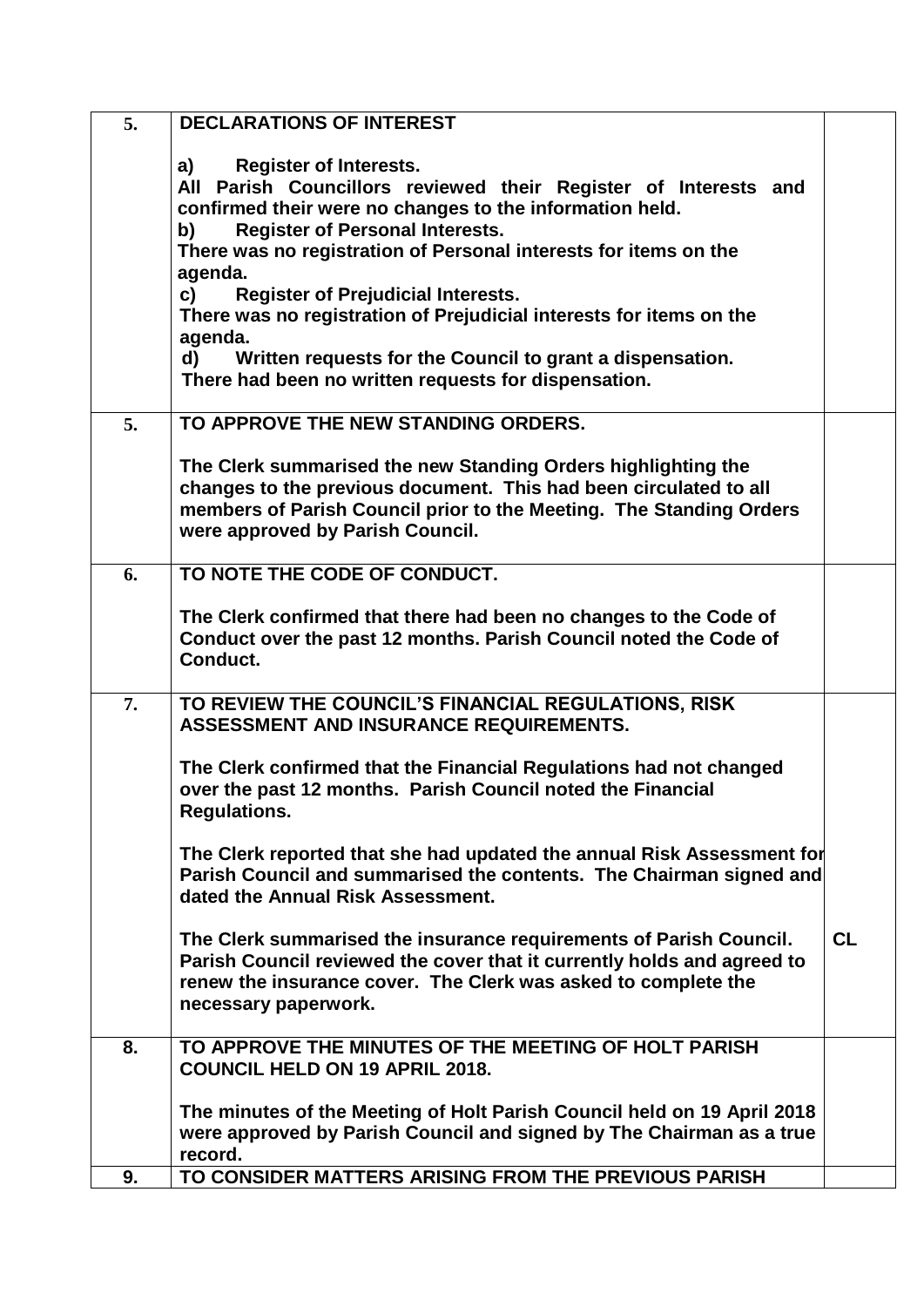| <b>COUNCIL MINUTES.</b>                                                      |           |
|------------------------------------------------------------------------------|-----------|
| a) Vacancy for Parish Councillor - progress report.                          |           |
| The Clerk reported that she had been in email correspondence with a          |           |
| Parishioner who had expressed an interest in the vacant role of Parish       |           |
| Councillor and had invited them to the June Meeting of Parish Council.       |           |
| In the meantime it was agreed that the role would be re-advertised on the CL |           |
| Parish websites and noticeboard.                                             |           |
| b) Holt Churchyard Project - progress report.                                |           |
| The Chairman reported that he was still looking for a suitable mounting      |           |
| stone to complete the Holt Churchyard project. Following conversations       |           |
| with Nicky Dupays it would appear that Parish Council are able to apply      |           |
| for grant funding to complete the project. The question of maintenance       |           |
| of the Churchyard was raised. The Chairman agreed to research this           | <b>PW</b> |
| matter with the Church and Mr T. Brookes who had been heavily                |           |
| involved in the Churchyard project.                                          |           |
| c) Litter pick - Parishioner query.                                          |           |
| The Clerk reported on a query from a Parishioner with regards to             |           |
| organising a litter pick within the Parish. The question of liability        | <b>CL</b> |
| insurance arose and the Clerk was asked to contact the insurance             |           |
| brokers to clarify this situation.                                           |           |
| d) Wildflower meadown - progress report.                                     |           |
| The Chairman reported that he was arranging a meeting with Mr Tim            |           |
| Brookes and Parish Councillor Mrs G. Wotton to discuss the issue             | <b>PW</b> |
| further. He further reported that County Councillor Mr P. Grove had          |           |
| spoken to Highways on behalf of Parish Council about the project and         |           |
| Parish Council are currently awaiting a response.                            |           |
|                                                                              |           |
| 10.<br><b>FINANCE</b>                                                        |           |
| a) To note the current bank balances.                                        |           |
| It was confirmed that the Deposit Account stood at £9100.58p and the         |           |
| Current Account stood at £2094.12p. The Clerk confirmed that these           |           |
| balances included the receipts of the first half of the Precept and          |           |
| £2003.24 VAT reclaim. The balances were before the issuance of the           |           |
| cheques listed below.                                                        |           |
| b) To consider payments made in accordance with the attached                 |           |
| schedule.                                                                    |           |
| The following cheques were approved and signed and the counterfoils          |           |
| and invoices initialled by 2 councillors; £112.20 (Cheque No. 1180) Mr R.    |           |
| Harrison (Lengthsman - April 2018), £405.73 (Cheque No. 1181)                |           |
| Worcestershire CALC (Annual subscription), £186.17 (Cheque No. 1182)         |           |
| Upper Bridge Enterprises (Website - Annual fee), £359.02 (Cheque No.         |           |
| 1182) BHIB Ltd (Annual insurance renewal), £5.00 (Cheque No. 1183) Mrs       |           |
| C. Lightfoot (Clerks expenses - May 2018), £327.50 (Cheque No. 1184)         |           |
| Mrs C. Lightfoot (Clerks salary - May 2018).                                 |           |
| c) To review the actual spend against budget.                                |           |
| Parish Council noted the actual spend against budget. The Clerk              |           |
| confirmed that Mr T. Stanley had completed the internal audit and the        |           |
| paperwork would be submitted shortly.                                        |           |
| <b>DATE OF NEXT MEETING</b><br>11.                                           |           |